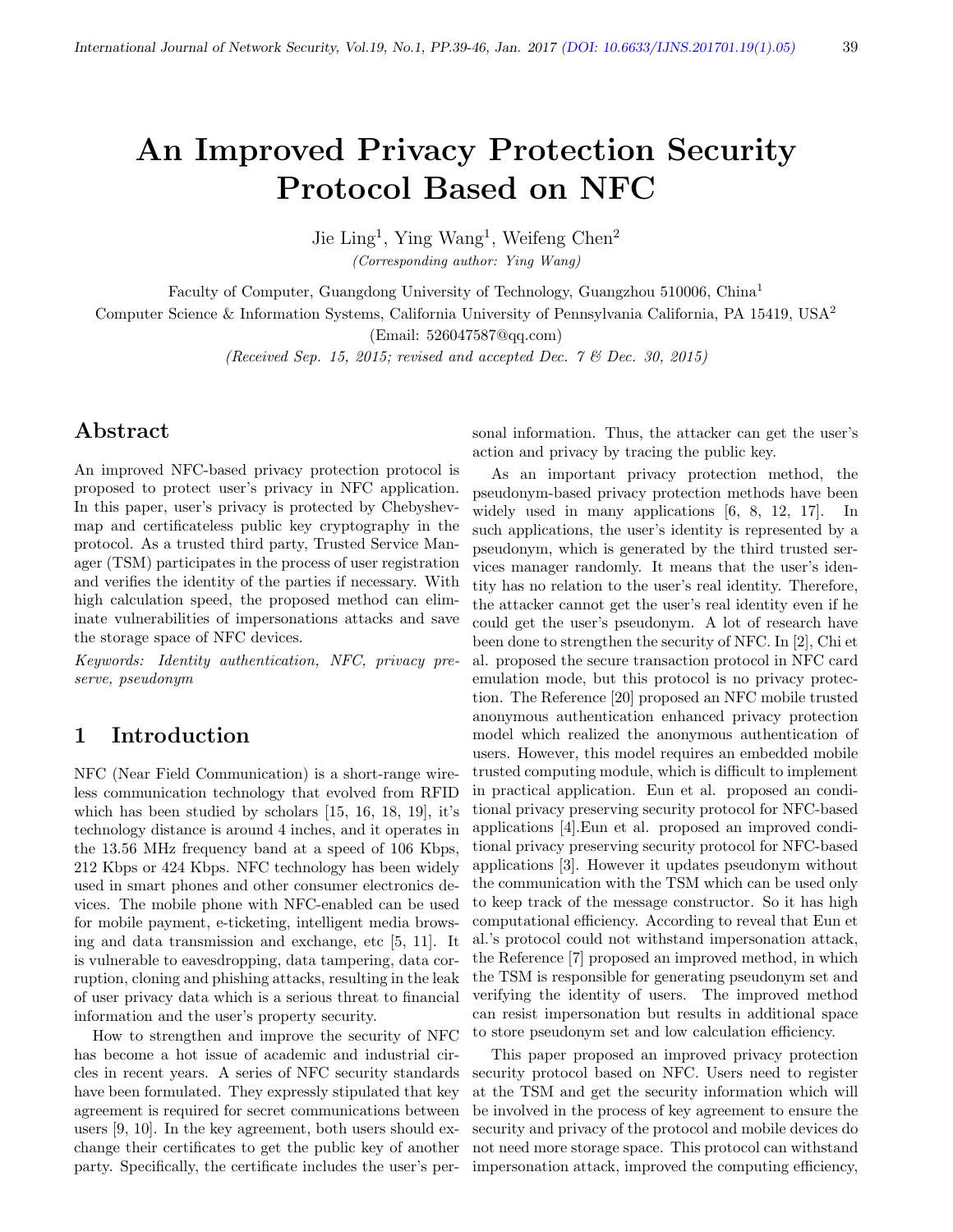| <b>Notation</b> | Description                                         |
|-----------------|-----------------------------------------------------|
| $N_A$           | Nonce of $A$                                        |
| $ID_A$          | Random ID of user A                                 |
| $G_{-}$         | Elliptic curve base point                           |
| $d_A$           | Private key of user $A$                             |
| $Q_A$           | Public key of user $A_1 Q_A = d_A G$                |
| $Q_s$           | Public key of TSM                                   |
| Z               | shared secret value taking $x$ -coordinate from $P$ |
| $r_A$           | Random integer generated by user $A$                |
| SSK             | Shared secret key                                   |
| K D F           | Key derivation function                             |
| $MacTag_A$      | Key verification tag received from $A$              |
| Enc(k, m)       | Encrypt m with $k$                                  |
| Sig(k, m)       | Signature on m with $k$                             |

Table 1: Notation

and reduce the storage of NFC devices.

The rest of the paper is organized as follows. Section 2 describes background knowledge related to proposed protocol. In Section 3, Eun et al.'s and Debiao et al.'s security protocol are provided. In Section 4, the proposed secure protocol based NFC is introduced. Security and performance analysis results are given in Section 5. Section 6 draws conclusions.

storage and communication. In order to improve the insufficiency of the user need additional storage space to save pseudonym set in NFC devices, some researchers are studying the methods of generating pseudonym without the help of TSM.

#### 2.3 Notations

The notations used in the paper as shown in Table 1.

# 2 Background Knowledge

#### 2.1 Chebyshev-map

Chebyshev-map [13]  $T_n(x) : [-1,1] \rightarrow [-1,1]$  is mapping defined by n-degree Chebyshev polynomials  $T_n(x) =$  $\cos(n \times \arccos(x)), x \in [-1, 1].$  The definition of recursive:  $T_n(x) = 2xT_{n-1}(x) - T_{n-2}(x), n \ge 2, x \in [-\infty, +\infty]$  and  $T_0(x)=1, T_1(x)=x.$ 

Chebyshev polynomials satisfy the semigroup properties:  $T_r(T_s(x)) = T_{r \times s}(x)$ , and also meet the commutative: $T_r(T_s(x)) = T_s(T_r(x))$ .

#### 2.2 Pseudonym Composition

Pseudonym represents ID that changes randomly. The pseudonym are composed of the user's public key  $Q_A^i$ , the user's private key  $d_A^i$ , the TSM's identity and the TSM's signature $S_{TSM}^i$ . Pseudonym composition [8].

$$
S_{TSM}^{i} = Sig(d_{TSM}, Q_{A}^{i} \parallel Enc(Q_{A}^{i}, d_{A}^{i}) \parallel ID_{TSM})
$$
  
\n
$$
PN_{A}^{i} = \{Q_{A}^{i} \parallel Enc(Q_{A}^{i}, d_{A}^{i}) \parallel S_{TSM}^{i}\}.
$$

Pseudonym can guarantee user anonymity, protect personal privacy. Usually pseudonym-based privacy protection method uses pseudonym set generated by TSM. TSM need to stores pseudonyms and the actual ID of users to reveal the anonymity in case of a problem. However, the method using the pseudonym requires additional costs for

### 3 Related Work

### 3.1 Eun et al.'s Privacy Preserving Protocol

In order to protect the user's privacy, Eun et al [3] proposed a self-updateable pseudonym based method which can update pseudonym without the need to communicate with TSM. TSM only reveals the true identity of users in needed, and the communication and computation efficiency is high. The protocol process shown in Figure 1 and as follows:

- 1) A generates a nonce  $N_A$  and a random number  $r_A$ , Then, A computes  $Q'_A = r_A Q_A$ ,  $Q''_A = r_A d_A Q_s + Q'_A$ <br>and sends the message  $m_1 = {Q'_A \parallel N_A \parallel Q''_A}$  to B.
- 2) Upon receiving the message  $m_1$ , B generates a nonce  $N_B$  and a random number  $r_B$ . B computes  $Q'_B$  =  $r_B Q_B$ ,  $Q_B^{\prime\prime} = r_B d_B Q_s + Q_B$  and sends the message  $m_2 = \{Q_B^{\prime} \parallel N_B \parallel Q_B^{\prime\prime}\}\)$  to A.
- 3) Upon receiving the message  $m_2$ , A computes  $\overrightarrow{P} = r_A d_A Q_B, \ \ \nonumber SSK \ = \ \overrightarrow{KDF}(N_A, N_B, ID_A, Z),$  $MacTag<sub>A</sub> = f(SSK, ID<sub>A</sub>, Q<sub>A</sub>, Q<sub>B</sub>)$  and sends message  $m_3 = \{MacTag_A\}.$
- 4) Upon receiving the message  $m_3$ , B computes  $\overrightarrow{P}$  =  $r_B d_B Q_A, \overrightarrow{SSK}$  =  $\overrightarrow{KDF}(N_A, N_B, ID_A, Z),$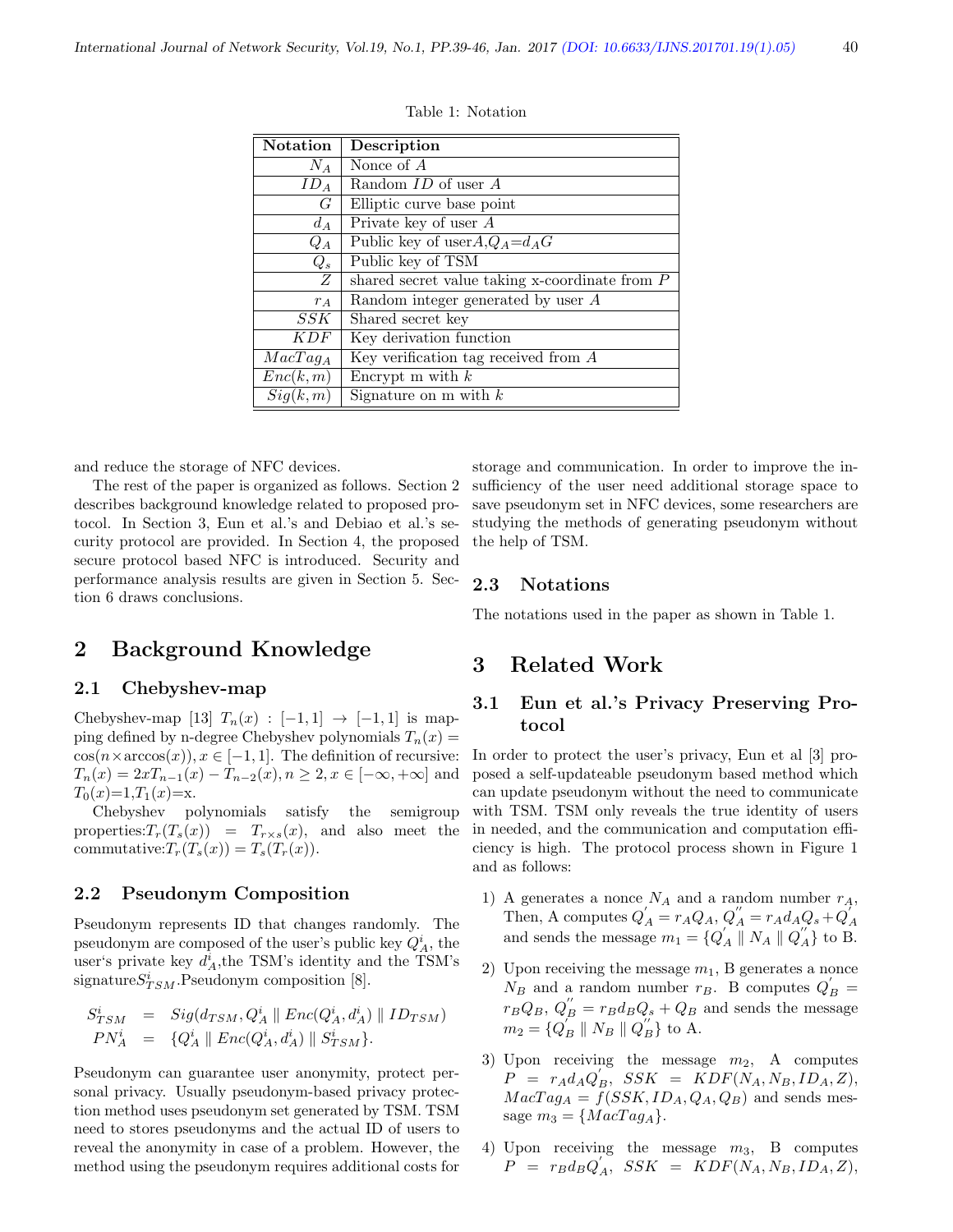

Figure 1: Eun et al.'s privacy protection protocol

If verify the message  $m_3$  successfully, B sets SSK as the shared secret key and computes  $MacTag_B = f(SSK, ID_A, Q_A, Q_B)$  sends message  $m_4 = \{MacTag_B\}$  to A. Otherwise, B stops the session.

5) Upon receiving the message  $m_4$  and verify it successfully, A sets  $SSK$  as the shared secret key, if validation fails, A stops the session.

### 3.2 Debiao et al.'s Privacy Protection Protocol

In paper [7] Debiao et al.pointed out that Eun et al. protocol has the impersonation attack vulnerabilities. An attacker can impersonate even without knowing the private key of user A, so  $Q'_A = r_A G$ , then  $P_A = r_A Q'_B =$  $r_A r_B Q_B = r_A r_B d_B G$ ,  $P_B = r_B d_B Q_A$  =  $r_B d_B r_A G$ ,  $P_A = P_B$ . Attacker and B could generate the same session key and  $MacTag<sub>A</sub>$  generated by attacker could pass B's verification. Besides, the TSM does not involve the above process. Then, the TSM cannot find the impersonation attack. Similarly, attacker can impersonate B. In order to overcome security weaknesses in Eun et al.'s protocol, Debiao et al. proposed the improvement privacy protocol, shown in Figure 2.

After receiving the user A's request for pseudonyms, the TSM generates  $n$  pseudonyms and sends them to  $A$ through a secure channel. The TSM also stores the user A's identity and pseudonyms into its database. Through the same method, the user A could get its pseudonyms and corresponding public/private keys.

User A and B require the pseudonymous set from the TSM and store them in the NFC device, randomly selected a pseudonym and the corresponding private key to start key agreement in the process of communication. The protocol can protect user's privacy and against impersonation attack, but NFC device requires additional costs for storage and computational efficiency decreased.

## 4 The Proposed Security Protocol

In view of the existing problems or shortcomings of above protocols, this paper proposes an improved privacy protection security protocol based on NFC, which uses Chebyshev-map and certificateless public key cryptography, TSM as a trusted third party to participate in the registration process and verify the true identity of the user when necessary. The protocol improves the computation efficiency, reduces the storage cost of NFC devices and can withstand impersonation attacks. This protocol includes the initialization phase and key agreement phase, and the process description is as follows.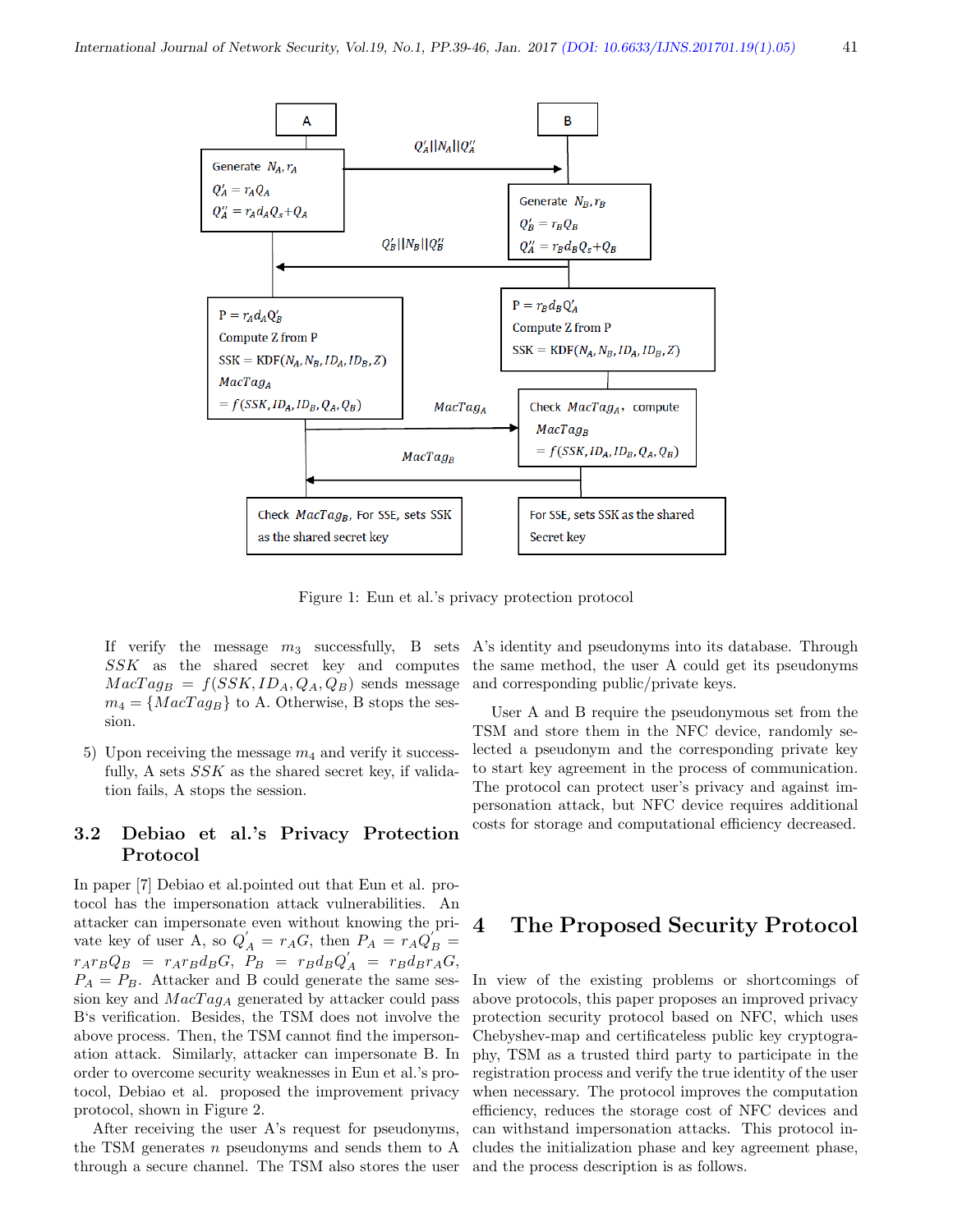

Figure 2: Debiao et al.'s privacy protection protocol

#### 4.1 Initialization Phase

The premise of initialization phase is that the user A and B has been registered in the TSM. We assume that the user and the TSM mutual authentication has been conducted and the communication tunnel is secure. The process of register as follows:

- 1) A sends message  $m_1 = \{q_A, ID_A\}$  to TSM  $,q_A$  is the password generated by A and  $ID_A$  is A's identity.
- 2) Upon receiving the message  $m_1$ , TSM computes  $R_A = T_{s_A}(x),$  is the partial private key generated by certificateless public key cryptography [14].

In the key agreement and confirmation phase, when A sends a request to the TSM, TSM sends B's  $R_B$  to the A, the specific process is as follows:

- 1) A computes  $h(ID_A||ID_B||s_A)$  and sends  $m_1$  ${h(ID_A \parallel ID_B \parallel s_A) \parallel ID_A \parallel ID_B}$  to TSM.
- 2) Upon receiving the request message  $m_1$ , TSM computes  $h'(ID_A \parallel ID_B \parallel s_A)$  and if  $h'(ID_A \parallel$  $ID_B \parallel s_A$ ) equal  $m_1$ , TSM computes  $Enc(Q_A, R_B)$ and sends  $m_2 = \{Enc(Q_A, Q_B) \parallel ID_A \parallel ID_B \parallel$  $ID_{TSM}$  |  $S_{TSM}$ } to A.  $S_{TSM}$  is TSM signature on the message,  $S_{TSM} = Sig(Enc(Q_A, Q_B) || ID_A ||$  $ID_B \parallel ID_{TSM}$ ).
- 3) A receives the message  $m_2$  and verify the TSM signature  $S_{TSM}$  and decrypt  $Enc(Q_A, R_B)$  by own private key  $d_A$  to get  $R_B$ .

Similarly, B gets  $R_A$  through these steps.



Figure 3: Initialization of the proposed protocol

## 4.2 Key Agreement and Confirmation Phase

Key agreement and confirmation process as shown in Figure 4, Specific steps are as follows:

- 1) A sends a request to TSM for getting  $R_B$ , generates a nonce  $N_A$  and a random number  $r_A$ , Then, A computes  $Q'_{A} = r_{A}Q_{A}, Q''_{A} = r_{A}d_{A}Q_{s} + Q_{A}$  and sends the message  $m_1 = \{Q_A^{\prime\prime} \parallel N_A \parallel Q_A^{\prime\prime}\}\)$  to B.
- 2) Upon receiving the message  $m_1$ , B sends a request to TSM for getting  $R_A$ , generates a nonce  $N_B$  and a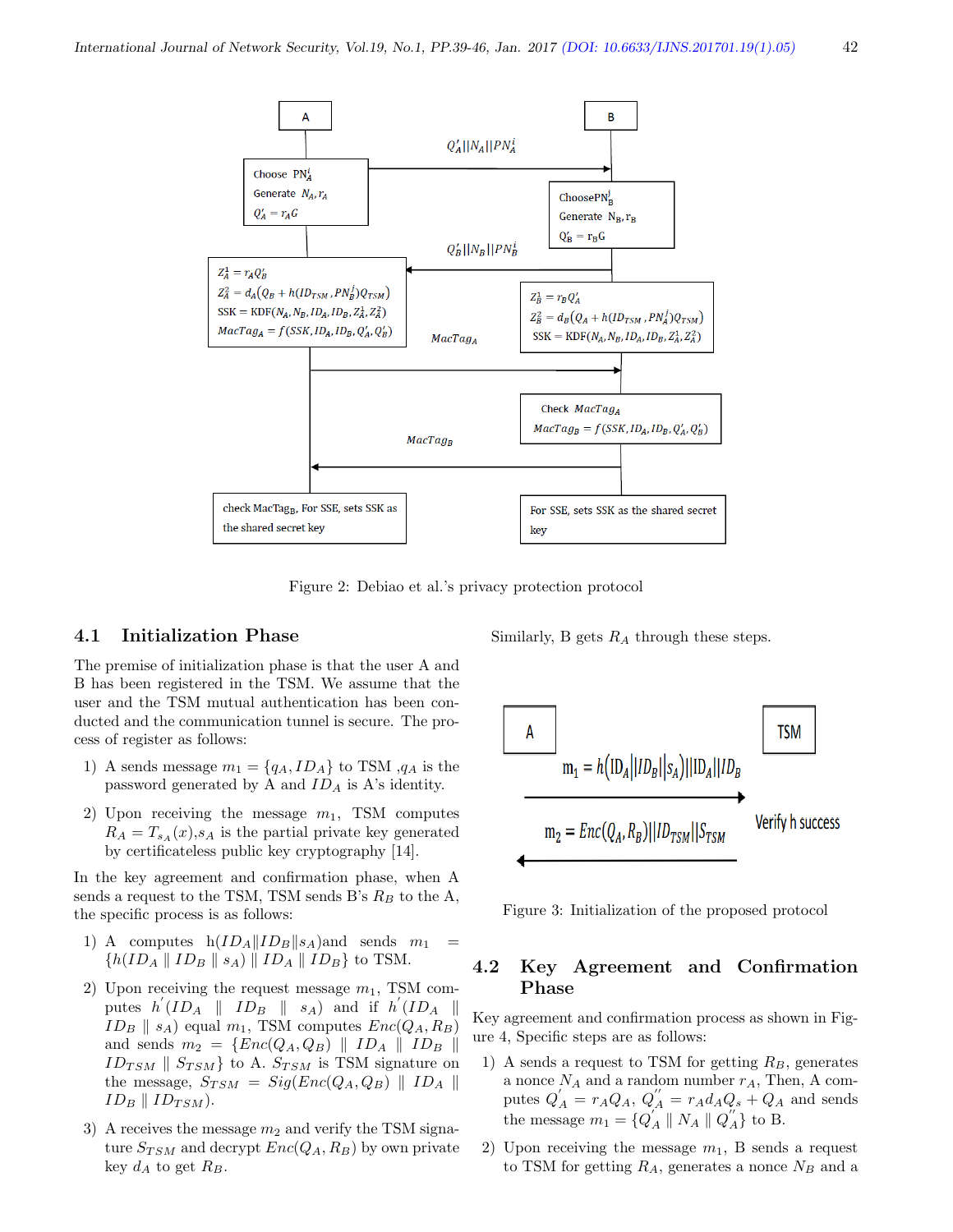

Figure 4: The proposed key agreement and confirm protocol

random number  $r_B$ . Then, B computes  $Q'_B = r_B Q_B$ ,  $Q_B'' = r_B d_B Q_s + Q_B$  and sends the message  $m_2 =$  $\{\overline{Q}_B' \parallel N_B \parallel Q_B''\}$  to A.

- 3) Upon receiving the message  $m_2$ , A computes  $P_A = r_A d_A Q'_B T_{s_A}(R_B)$ , computes Z from P and  $SSK = KDF(N_A, N_B, ID_A, ID_B, Z), \text{MacTag}_A =$  $f(SSK, ID<sub>A</sub>, ID<sub>B</sub>, Q<sub>A</sub>, Q<sub>B</sub>)$  and sends message  $m_3 = \{MacTag_A\}$  to B.
- 4) Upon receiving the message  $m_3$ , B computes  $P_B =$  $r_A d_A Q'_B T_{s_B}(R_A)$ , computes Z from P and  $SSK =$  $KDF(N_A, N_B, ID_A, ID_B, Z)$ , If verify the message  $m_3$  successfully, B sets  $SSK$  as the session key, computes  $MacTag_B = f(SSK, ID_A, ID_B, Q_A, Q_B)$  and sends the message  $m_4 = \{MacTag_B\}$  to A. Otherwise, B stops the session.
- 5) A receives the message  $m_4$  and the validation is successful, sets SSK as the session, if validation fails, A stops the session.

## 5 Protocol Analysis

#### 5.1 Security Analysis

Security analysis shows that the proposed protocol can provide anonymity and mutual authentication, be against to impersonation attacks etc. The specific analysis is as follows:

Security 1: The proposed security protocol could provide user anonymity.

Due to the wireless communication in NFC applications, the adversary C could control the communication channel totally. Then, he could intercepts the message  $m_1 = \{Q_A^{''} \parallel N_A \parallel Q_A^{''}\}, m_2 = \{Q_B^{'} \parallel N_B \parallel$  $Q_{B}^{''}\}, m_3 = \{MacTag_A\}$  and  $m_4 = \{MacTag_B\}$ transmitted between the user A and the user B. But the identities of A and B are included in  $Q_{A}^{''}$  and  $Q_{B}^{''}$ separately. Without the A and B private key  $d_A$  and  $d_B$ , the adversary cannot get the identity of A or B. Thus, the proposed security protocol could provide user anonymity.

Security 2: The proposed security protocol could provide session key security.

Suppose the adversary C could get a session key generated in a previous session. He has to compute  $P_A =$  $r_A d_A Q_B^{'} T_{s_A} (R_B) = r_A d_A r_B d_B G T_{s_A} (\stackrel{\frown}{T_{s_B}} (x))$  $r_B d_B(r_A d_A G) T_{s_B}(T_{S_A}(x)) = P_B$  from  $Q'_A = r_A Q_A$ and  $Q'_B = r_B Q_B$ . if he wants to get the session key in the current session since A and B generate new random numbers  $r_A$  and  $r_B$  for each session. Then, the adversary has to solve the computational DiffieHellman problem. Due to the hardness of the computational Diffie-Hellman problem, the proposed security protocol could provide session key security.

Security 3: The proposed security protocol could withstand impersonation attacks.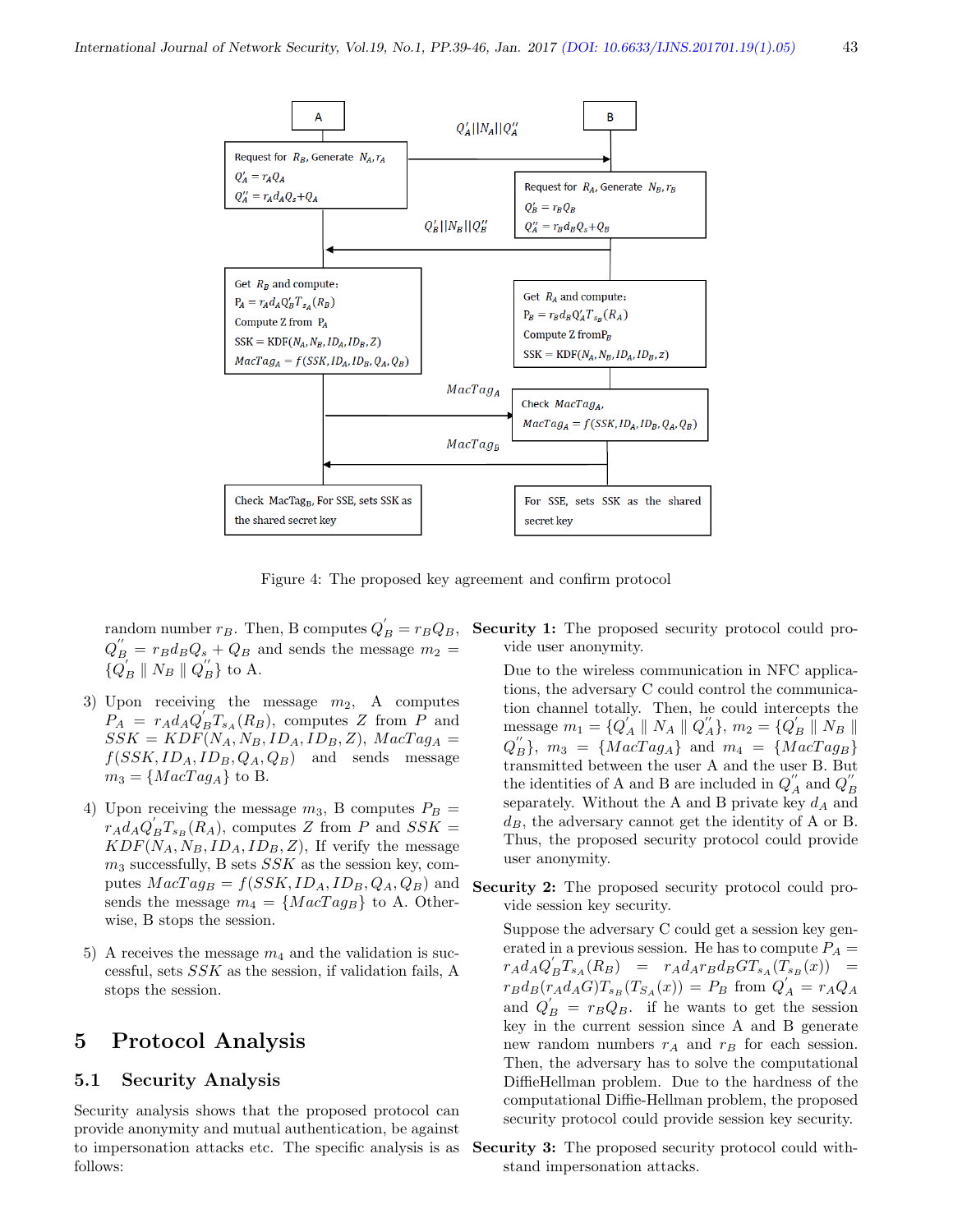|                 | The initiator user                        | The target user                           | Total                                      |
|-----------------|-------------------------------------------|-------------------------------------------|--------------------------------------------|
| Chi et          | $2T_m + T_a + 2T_{AES} + T_{kdf}$         | $2T_m + T_a + 2T_{AES} + T_{kdf}$         | $4T_m + 2T_a + 4T_{AES} + 2T_{kdf}$        |
| al.'s protocol  | $\approx 2606 T_{Mul}$                    | $\approx 2606 T_{Mul}$                    | $\approx 5212T_{Mul}$                      |
| Eun et          | $3T_m + T_a + 2T_h + 2T_{Mul}$            | $3T_m + T_a + 2T_h + 2T_{Mul}$            | $6T_m + 2T_a + 4T_h + 4T_{Mul}$            |
| al.'s protocol. | $+T_{kdf} \approx 3608 T_{Mul}$           | $+T_{kdf} \approx 3608 T_{Mul}$           | $+2T_{kdf} \approx 7216T_{Mul}$            |
| Debiao et       | $4T_m + T_a + 3T_h + T_{kdf}$             | $4T_m + T_a + 3T_h + T_{kdf}$             | $8T_m + 2T_a + 6T_h + 2T_{kdf}$            |
| al.'s protocol  | $\approx 4806 T_{Mul}$                    | $\approx 4806 T_{Mul}$                    | $\approx 9612 T_{Mul}$                     |
| Proposed        | $3T_m + T_a + 2T_h + 2T_{Mul}$            | $3T_m + T_a + 2T_h + 2T_{Mul}$            | $6T_m + 2T_a + 4T_h + 4T_{Mul}$            |
| protocol        | $+T_{kdf} + T_{sym} \approx 3613 T_{Mul}$ | $+T_{kdf} + T_{sym} \approx 3613 T_{Mul}$ | $+2T_{kdf} + 2T_{sym} \approx 7226T_{Mul}$ |

Table 2: Performance comparison

Let A and B be initiator user and target user separately. Assuming an attacker C fake A generates the message  $m_1 = \{Q'_A \parallel N_A \parallel Q''_A\}$ ,  $N_A$  is a random number generated by C. After receiving the message  $m_1$ , B generate a nonce  $N_B$  and a random number  $r_B$ , compute  $Q'_B = r_B Q_B$  and send the message  $m_2 = \{Q'_B \parallel N_B \parallel Q''_B\}$  to C. However, C does not calculate  $P_A = r_A d_A Q'_B T_{s_A}(R_B)$ , because C does not have the partial private key  $s_A$  of A and private key  $d_A$ , so C can't generate the message  $m_3 = \{MacTag_A\}.$  B is able to find an attack by examining the validity of  $MacTag_A$ . Also attacker C cannot fake B. Thus, the proposed protocol could against impersonation attack.

Security 4: The proposed security protocol could withstand modification attacks.

Suppose the adversary C intercepts the message  $m_1 = \{Q_A' \parallel N_A \parallel Q_A''$ and send it to user B after modification. Due to the difficulty of the computational Diffie-Hellman problem, C cannot generate the valid message  $MacTag<sub>A</sub> = f(SSK, ID<sub>A</sub>, ID<sub>B</sub>, Q<sub>A</sub>, Q<sub>B</sub>)$  where  $P_A = r_A d_A Q'_B T_{s_A}(R_B)$ , Z computed from  $P_A$ , and  $SSK = KDF(N_A, N_B, ID_A, ID_B, Z)$ . Then, B could find the attack by checking the validity of  $MacTag_A$ . Similarly, it is clear that A could also find the modification attack. Thus, the proposed security protocol could withstand the modification attack.

Security 5: The proposed security protocol could withstand replay attacks.

Suppose the adversary C intercepts the message  $m_1 = \{Q'_A \parallel N_A \parallel Q''_A\}$  and replay it to B, where  $Q'_{A} = r_{A}Q_{A}$ .  $N_{A}$  and  $r_{A}$  are a nonce and a random number generated by A.We also suppose C replay the message  $m_3 = \{MacTag_A\}$  to B upon receiving the message  $m_2 = \{Q'_B \parallel N_B \parallel Q''_B\}$ . However, B could find the attack by checking the validity of  $MacTag_A$ since B generates a new nonce  $N_B$  for each session. From the similar steps, we could demonstrate that the user A could find the replay attack. Thus, the proposed security protocol could withstand the replay attack.

#### 5.2 Performance Analysis

In this section, the computational cost and storage space of the proposed protocol is analyzed and also compared with Eun et al.'s protocol and Debiao et al.'s protocol in Table 2. Notations are defined as follows:

- $T_m$ : The running time of an elliptic curve point multiplication operation;
- $T_a$ : The running time of an elliptic curve point addition operation;
- $T_{Mul}$ : The running time of a modular multiplication operation;
- $T_h$ : The running time of a hash function operation;
- $T_{kdf}$ : The running time of a key derivation function operation;
- $T_{sum}$ : The running time of elliptic curve encryption or decryption.

According to the paper [1], the elliptic curve point multiplication operation is computational expensive and hash function operation is more efficient than other operations. To be specific, the following values are used: $T_m \approx$  $1200T_{Mul}$ ,  $T_a \approx 5T_{Mul}$ ,  $T_h \approx 0.36T_{Mul}$ . Generally speaking, the key derivation function is constructed through hash function, so  $T_{kdf} \approx T_h \approx 0.36T_{Mul}$ . Elliptic curve decryption mainly involves addition operation, so  $T_{sym} \approx T_a \approx 5T_{Mul}$ . In [2], the protocol using AES encryption in the key agreement process. As we all know symmetric encryption algorithm is faster than asymmetric cryptography algorithm. So the running time of AES encryption algorithm is negligible compared to other computing time.

In the Debiao et al.'s protocol, NFC device need additional space to store pseudonym set. A pseudonym is composed of public key, private key(encrypted with longterm key of user), ID of TSM, and signature on the message. The size of the fields generally used in NFC protocol is shown in Table 3. The size of a signal pseudonym is computes as follows:

Size of  $PN =$ Public key + Encrypted Private Key + ID of TSM +Signature=1200its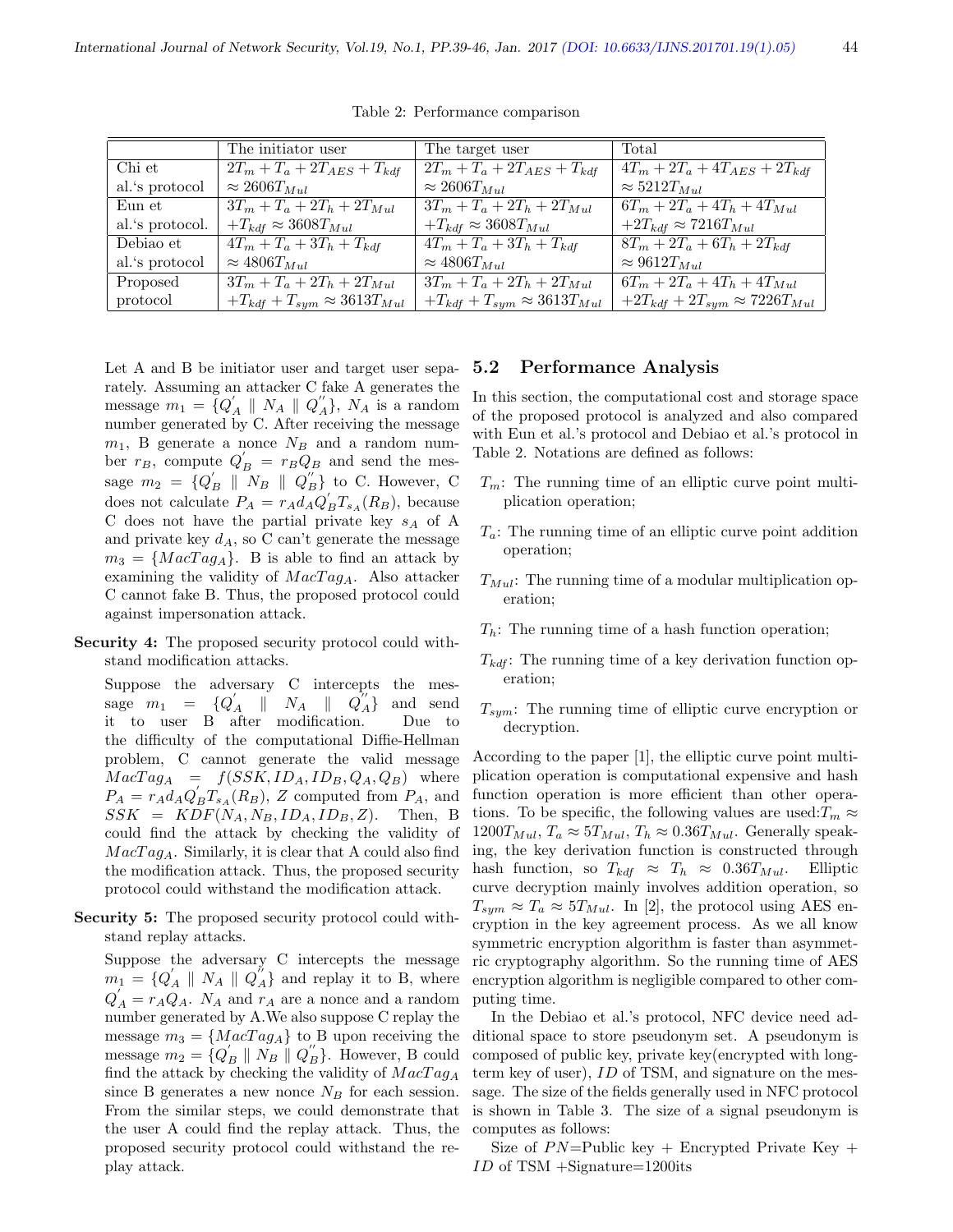Suppose the number of pseudonyms is 1000, the memory needed to store these much pseudonyms is 146.48Kbytes. However it is not a big deal, when considering the recent trends of combining mobile device and NFC. But updated environment is limited because of the billing charges of mobile devices.

Table 3: Size of the fields

| Field                      | <b>Size</b> |
|----------------------------|-------------|
| $N_A, N_B, r_A, r_B$       | 96bits      |
| $Q_A, Q_B$                 | 200bits     |
| $MacTagA, MacTagB$         | 96bits      |
| SSK                        | $128$ bits  |
| $d_A, Z$                   | $192$ bits  |
| $\overline{Enc}(Q_A, d_A)$ | 352bits     |
| $S_{STM}$                  | 448bits     |

According to the protocol analysis, Chi et al.'s protocol and Eun et al.'s protocol computation efficiency are the highest, but cannot against the impersonation attack. Debiao et al.'s protocol can against the impersonation attack vulnerabilities, but the computational efficiency is low and NFC devices need additional space to store pseudonym set. The proposed protocol can against the impersonation attack, improve the computational efficiency, reduce the storage space of the NFC device and computational efficiency is improved by 24.8% compared with Debiao et al.'s.

# 6 Conclusion

In this paper, we proposed an improved privacy protection security protocol, according to find out the deficiencies of the protocols from Eun et al. and Debiao et al. The analysis results of security and performance show that the improved protocol can provide user anonymity, session key security, resist against the modification attacks, withstand replay attacks and withstand impersonation attack. Furthermore, the improved protocol improves the computing efficiency and reduces the storage for NFC.

## Acknowledgments

This work is supported by the science and technology project of Guangdong Province(No.2015B010128014, 2015B010108002, 2015B090906016, 2014A010103029 and 2014B090908011), and the Project of Guangzhou Science and Technology(No.201508010026).

# References

[1] S. Chatterjee, A. K. Das, and J. K. Sing, "An enhanced access control scheme in wireless sensor networks," Ad Hoc & Sensor Wireless Networks, vol. 21, no. 2, pp. 121–149, 2014.

- [2] Y. L. Chi, C. H. Chen, and I. C. Lin, "The secure transaction protocol in NFC card emulation mode," IEEE Transactions on Intelligent Transportation Systems, vol. 17, no. 4, pp. 431–438, 2015.
- [3] H. Eun, H. Lee, and H. Oh, "Conditional privacy preserving security protocol for NFC applications," IEEE Transactions on Consumer Electronics, vol. 59, no. 1, pp. 153–160, 2013.
- [4] H. Eun, H. Lee, J. Son, and S. Kim, "Conditional privacy preserving security protocol for NFC applications," in IEEE International Conference on Consumer Electronics (ICCE'12), pp. 380–381, Las Vegas, NV, Jan. 2012.
- [5] Gartner, Market Insight: The Outlook on Mobile Payment, Technical Report, Market Analysis and Statistics, May 2010.
- [6] P. Gope and T. L. Hwang, "Lightweight and energyefficient mutual authentication and key agreement scheme with user anonymity for secure communication in global mobility networks," IEEE Systems Journal, vol. 99, no. 1, pp. 1–10, 2015.
- [7] D. He, N. Kumar, and J. H. Lee, "Secure pseudonymbased near field communication protocol for the consumer internet of things," IEEE Transactions on Consumer Electronics, vol. 61, no. 1, pp. 56–62, 2015.
- [8] D. Huang, S. Misra, M. Verma, and G. Xue, "PACP: An efficient pseudonymous authenticationbased conditional privacy protocol for VANETs," IEEE Transactions on Intelligent Transportation Systems, vol. 12, no. 3, pp. 7336–746, 2011.
- [9] ISO/IEC, Information Technology Telecommunications and Information Exchange Between Systems – NFC Security – Part 1: NFC-SEC NFCIP-1 Security Services and Protocol, ISO/IEC 13157-1:2010.
- [10] ISO/IEC, Information Technology Telecommunications and Information Exchange Between Systems – NFC Security – Part 2: NFC-SEC Cryptography Standard Using ECDH and AES, ISO/IEC 13157-2: 2010.
- [11] Juniper Research, NFC Mobile Payments and Retail Marketing: Business Models & Forecasts 2012-2017, Tenical Report, May 2012.
- [12] J. H. Lee, J. Chen, and T. Ernst, "Securing mobile network prefix provisioning for NEMO based vehicular networks," Mathematical and Computer Modelling, vol. 55, no. 1-2, pp. 170–187, 2012.
- [13] J. Li, S. Li, and Z. Chen, "Cryptanalysis and improvement of lai's authenticated group key transfer protocol," Application Research of Computers, vol. 32, no. 1, pp. 254–257, 2015.
- [14] X. Niu, S. Guo, and Y. Wang, "Elliptic curve lightweight authentication and key agreement scheme," Computer Science, vol. 42, no. 1, pp. 137–141, 2015.
- [15] Q. Qian, Y. L. Jia, and R. Zhang, "A lightweight RFID security protocol based on elliptic curve crytograph," International Journal of Network Security, vol. 18, no. 2, pp. 354–361, 2016.